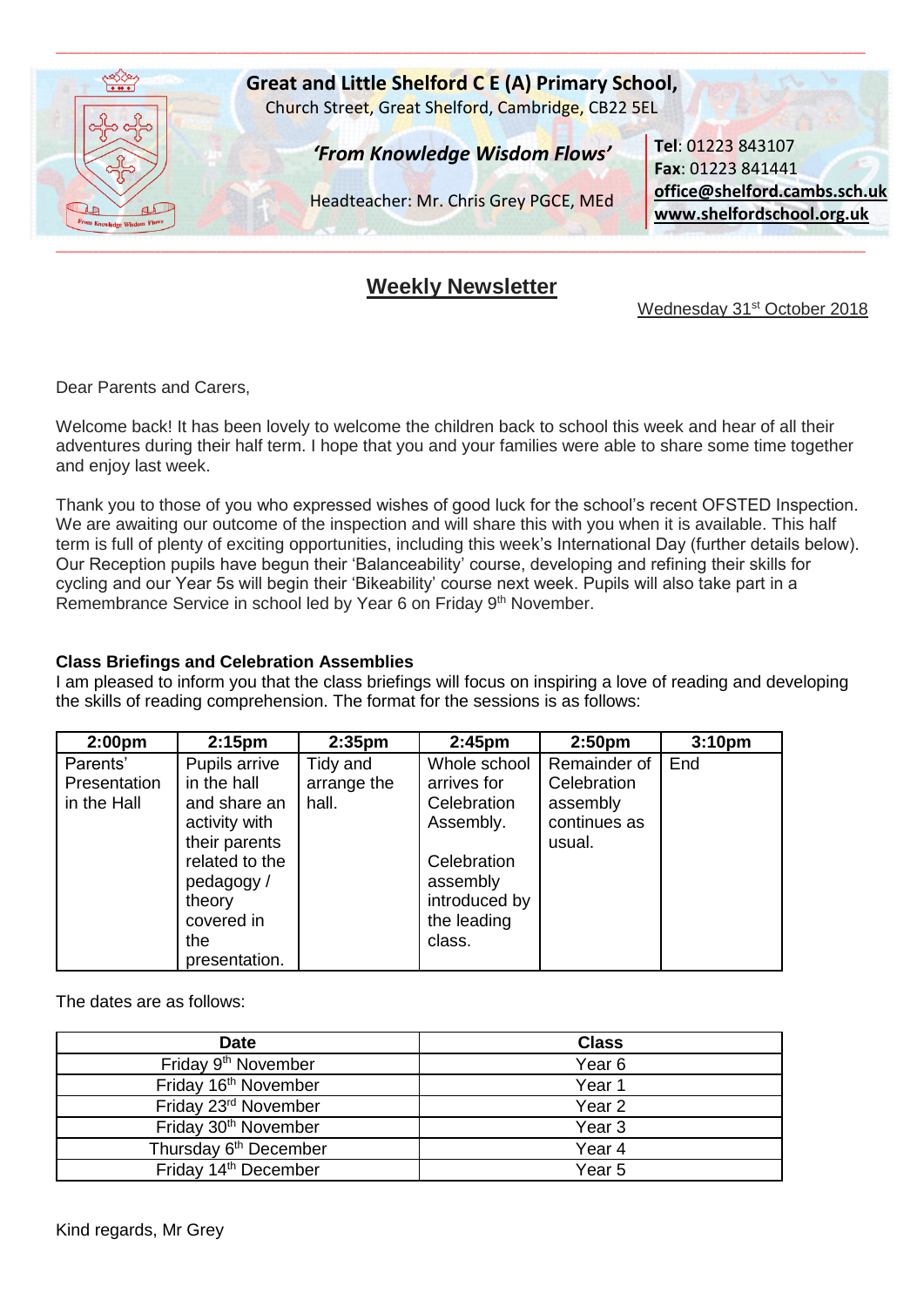# **French Club**

SPACES STILL REMAINING - We are holding an Extra-Curricular French Club FREE TASTER SESSION after school on Thurs 8th Nov. This is open to pupils in Year 1 and 2 only and will take place in the Think Tank. We are aware that some pupils attend other clubs after school on Thursdays, so please express your interest even if your child cannot make this taster session. We may be able to arrange for a second taster session and could look to run the club on a different day of the week so as to not conflict with others.

REMINDER - Used Book Sale this Friday after school in the Think Tank. Thank you to those of you who have brought in your book donations. Cakes and biscuits can be brought to the office in a named container on Friday morning. Please help support our Used Book Sale event raising funds for CAMFED!

Many thanks - Mrs Unwin

# **Announcements**

# **Change to menu tomorrow Thursday 1st November**

Please note that the kitchen will serve roast turkey tomorrow, rather than gammon as advertised.

| Bonfire lunch menu Monday 5th November |
|----------------------------------------|
|                                        |
| <b>Hotdogs &amp; chips</b>             |
| <b>Quorn hotdogs &amp; chips</b>       |
|                                        |
| Jacket potato                          |
| Fudge tart & chocolate sauce           |
| Οľ                                     |
| Apple crumble & chocolate sauce        |
|                                        |

# **School photos**

School photos will be taken on Tuesday 6<sup>th</sup> November. Children will be photographed individually and with siblings in different classes. If you wish your child to be photographed with a younger sibling you can book an appointment between 8.00am and 8.40am. Please contact Alison Melton via Classlist, or email the PTA at [pta@shelfordschool.org.uk](mailto:pta@shelfordschool.org.uk) to arrange time slot.

# **Poppy appeal**

Poppies will be available to buy from the 1<sup>st</sup> November. As in previous years, children from Year 6 will

# **Netball Club**

Please note that netball club will finish for the winter at the end of November and start again in February. The last session will be Monday 26 November and will resume on Monday 4 February. Please ensure the children have warm clothing for each session including gloves which they can wear for the warmup.

# **Samara's Aid Appeal**

This year, the school will not be collecting contributions to the Operation Christmas Child project. In its place, the school will be supporting another aid appeal called Samara's Aid Appeal. We will be running this in the new year and it will be linked with our Candlemas Service.

If you do still wish to contribute to Operation Christmas Child, Great Shelford Free Church will be supporting the campaign this year.